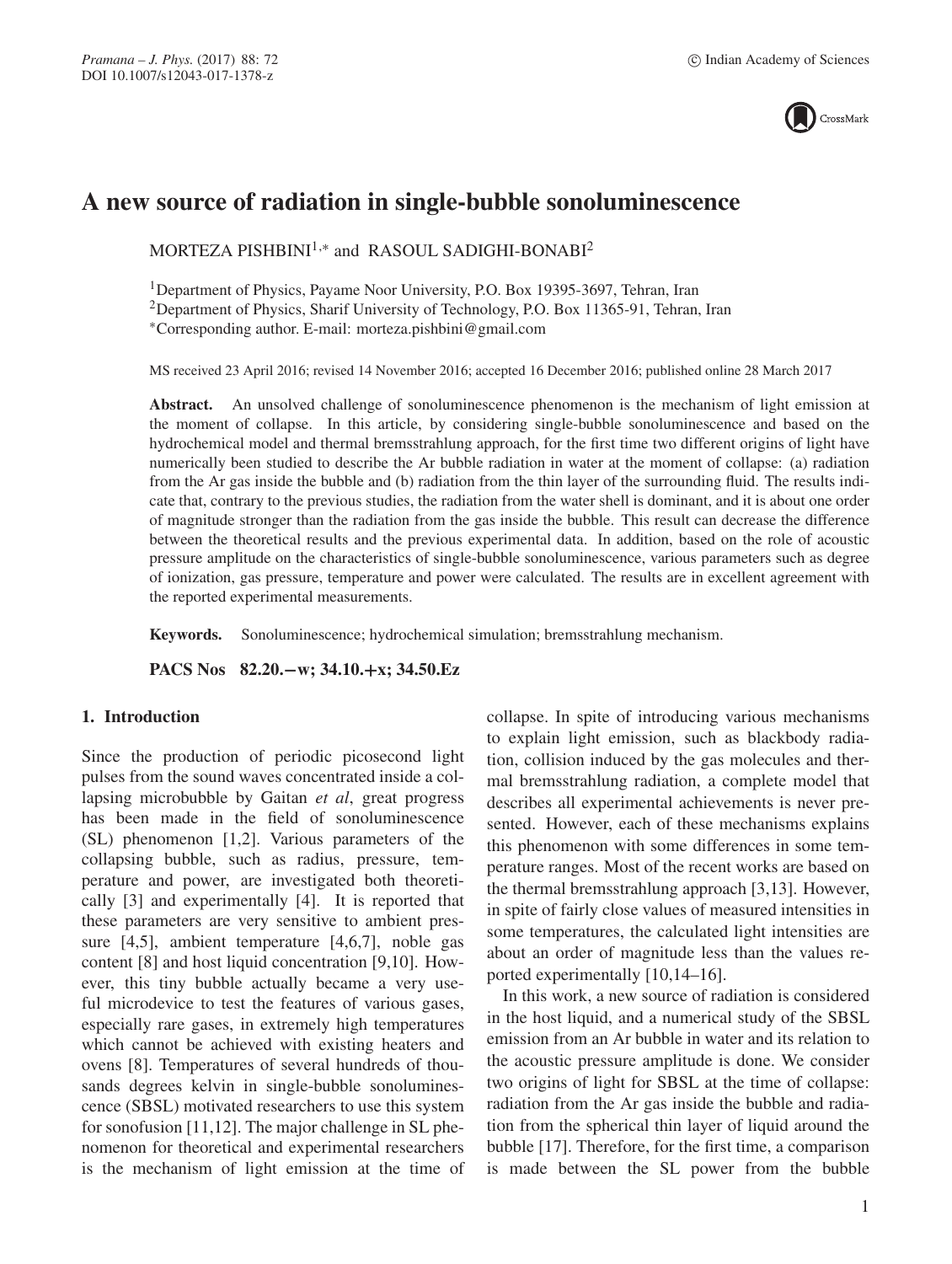and the water shell around it. Furthermore, it is noticed that the bubble characteristics such as radius, temperature, pressure, degree of ionization and SL radiation are strongly pressure-dependent. This new model and related valuable discoveries are discussed below in detail.

# **2. Model**

For considering the interior evolution of the bubble under SL conditions, several models, such as quasiadiabatic compression model [18], molecular dynamics (MD) simulation [19,20] etc. are available. However, each of these models has its own disadvantages. The quasiadiabatic model is very simple and describes the interior evolution of the bubble which is adiabatic at the time of collapse, due to the very short collapsing time, and isothermal in the rest of the cycle. However, in this model, many important parameters of the bubble and the host liquid, such as chemical reactions, are ignored. MD simulation is time consuming and only applicable to systems that are smaller than their corresponding ones in reality. The theoretical model used in the present study is the hydrochemical model. This model, offered for the first time by Yasui [21], includes many properties and complexities such as diffusion, viscosity, chemical reactions, water vapour condensation and evaporation, heat exchange between the noble gas and the surrounding liquid and ionization of atoms and molecules [22].

# 2.1 *Bubble nonlinear radial dynamics*

In this phenomenon, the spherical boundary is the wall of the moving bubble and its nonlinear radial dynamics can be described by the Rayleigh–Plesset equation [23]

$$
\left(1 - \frac{\dot{R}}{C_1}\right) R\ddot{R} + \frac{3}{2} \left(1 - \frac{\dot{R}}{3C_1}\right) \dot{R}^2
$$

$$
= \left(1 + \frac{\dot{R}}{C_1}\right) \frac{1}{\rho} (P_g - P_a - P_0)
$$

$$
+ \frac{\dot{R}}{\rho C_1} P_g - 4\mu \frac{\dot{R}}{R} - \frac{2\sigma}{\rho R}.
$$
(1)

In the hydrochemical model, liquid pressure  $(P_1)$  and the pressure of Ar noble gas inside the SL bubble  $(P_g)$ are expressed as

$$
P_1 = P_g - 4\frac{\mu \dot{R}}{R} - 2\frac{\sigma}{R},
$$
  
\n
$$
P_g(t) = \frac{N_{\text{tot}}(t) k_B T_g}{V - N_{\text{tot}}(t) B}
$$
 (2)

In these equations,  $R$  is the bubble radius,  $\overline{R}$  and  $\overline{R}$  are its time derivatives.  $C_1$ ,  $\rho$ ,  $\mu$ ,  $\sigma$  are the speed of sound

in the liquid, density of the liquid on the liquid side of the bubble wall, viscosity coefficient of the liquid, and surface tension coefficient of the liquid, respectively.  $P_0$ ,  $P_1$ ,  $P_a$  and  $P_g$  are ambient pressure, liquid pressure, driving acoustic pressure amplitude at the location of the bubble that  $P_a = -p_a(\sin \omega t)$  and  $\omega$  is the frequency of the acoustic wave and pressure on the gas side of the bubble wall, respectively.  $N_{\text{tot}}$ ,  $T_{\text{g}}$ , B and  $k_{\text{B}}$ are the total number of particles inside the bubble, the temperature of the gas inside the bubble, the hard core parameter ( $B = 5.1 \times 10^{-29}$  m<sup>3</sup>) and the Boltzmann constant, respectively.

# 2.2 *Interior e*v*olutions*

In this model, variation of the temperature of the Ar gas with time is calculated from [10]

$$
\dot{T}_{g} \frac{\partial e_{\text{th},j}}{\partial T_{g}} N_{j} = \dot{Q} - P_{g} \dot{V} - \sum_{J} e_{\text{th},j} N_{j} + \dot{E}_{\text{chem}} + \sum_{J} h_{w,j} N_{j}^{d},
$$
\n(3)

where  $T_g$  is the temperature of the Ar gas,  $N_j$  denotes the vapour species j inside the bubble and  $N_i$  indicates the rate of change in vapour species  $j$  inside the SL bubble.  $h_{w,i} = (1 + \frac{f_j}{2})KT_0$  is the molecular enthalpy of the particles of species  $j$  at the bubble wall temperature  $T_0$ , with  $f_i$  as its number of translational + rotational degrees of freedom. The quantity  $E_{\text{chem}}$  indicates the rate of change in the chemical energy of the bubble due to reactions considered in the hydrochemical model.  $\dot{Q}$  and V are the rate of heat transfer at the bubble wall and bubble volume, respectively

The quantity  $e_{th,j}$  denotes the thermal energy of the species  $j$  and is given by

$$
e_{\text{th},j} = \frac{f_j}{2}KT_{\text{g}} + \sum_{l} \frac{K\Theta_{j,l}}{\exp(\Theta_{j,l}/T_{\text{g}}) - 1}
$$
(4)

with  $\Theta_{j,l}$  as the various characteristic vibrational temperatures of the particle species  $j$ . Complete details of eq. (3) can be observed in refs [22,24] and is not repeated here. By numerical solution of the resulting set of equations in the hydrochemical model, we can obtain radial variation and thermodynamic evolution inside the bubble.

#### 2.3 *Thermal bremsstrahlung radiation*

Based on the very hot environment at the moment of light emission, one can assume an ionized state in the bubble at the time of collapse. We assume that the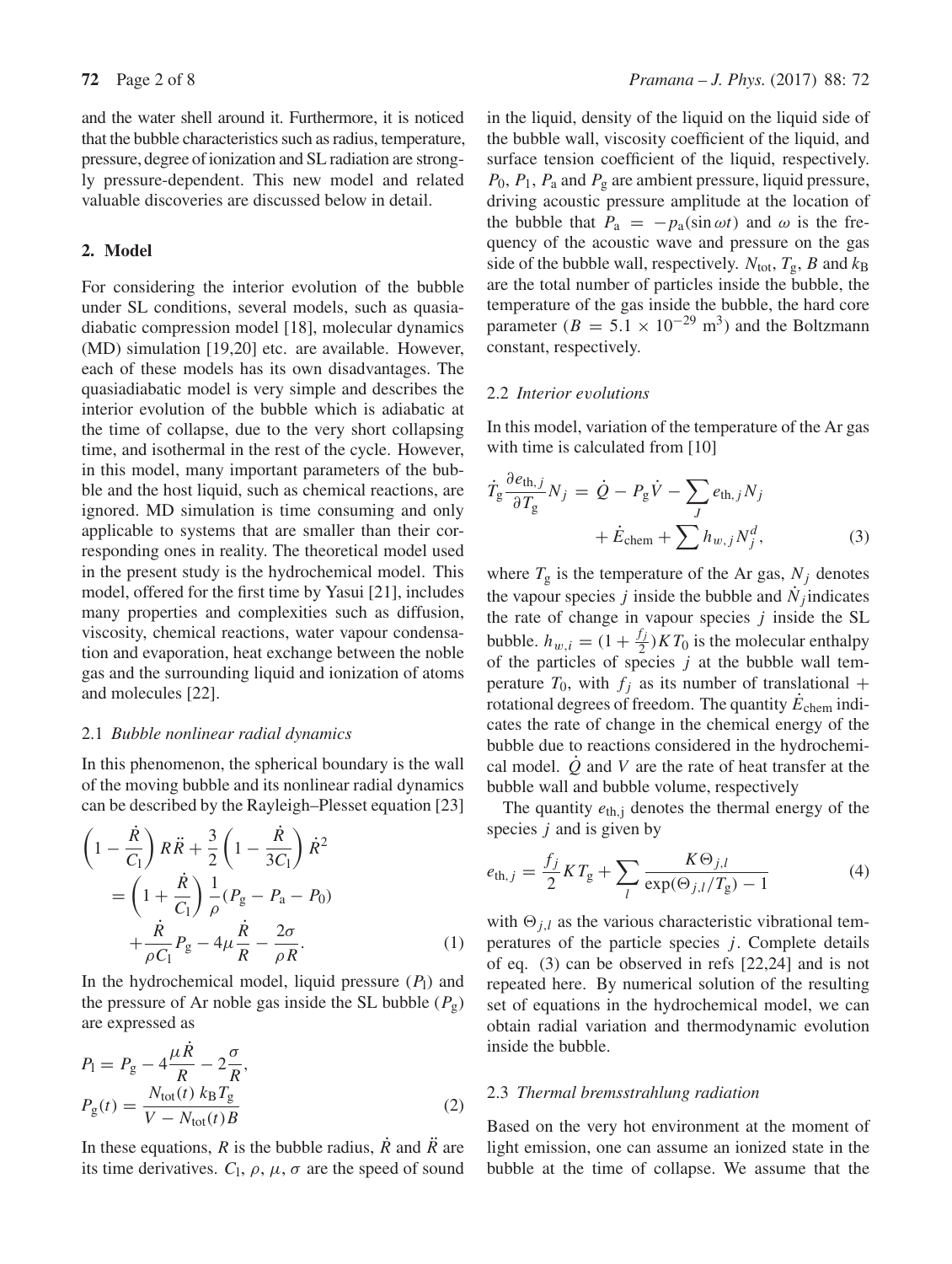

Figure 1. Two origins of light in a sonoluminescencing bubble.

temperature gradient in the surrounding fluid is zero except at the spherical thin layer around the bubble (figure 1) and that due to the diffusion of free electrons at the moment of collapse from the hot bubble to the fluid, this part of the fluid can be considered to be in an ionized state [17]. Due to the existence of free electrons and ions inside and outside the bubble, the thermal bremsstrahlung model is used to interpret the radiated intensity from two origins [3]. To obtain bremsstrahlung power of the water shell, one needs to calculate  $\sigma_{bf}$ , the cross-section of photoionization of water  $[3]$ . For  $H_2O$  molecule, due to the negligible molar weight of hydrogen in comparison to the oxygen atoms, we assume that the oxygen atom is dominant.

**Table 1.** Different parameters of Ar and water molecules which are used in the simulation.

|       | $\chi$ (J)             | $\sigma_{fb}$ (m <sup>2</sup> ) | $\sigma_{bf}(m^2)$     |
|-------|------------------------|---------------------------------|------------------------|
| Argon | $2.53 \times 10^{-18}$ | $10^{-24}$                      | $10^{-20}$             |
| Water | $1.69 \times 10^{-18}$ | $10^{-25}$                      | $1.38 \times 10^{-23}$ |

Therefore, we calculate this parameter by an equation from ref. [25], the cross-section of photoionization for oxygen is calculated to be about  $1.38 \times 10^{-23}$  m<sup>2</sup>. To obtain the rate of recombination  $(r_r)$  which forms the main part of the light intensity, one needs to have  $\sigma_{fb}$ , the cross-section of the radiative recombination. The specific values of  $\sigma_{fb}$  are not reported for oxygen, but their values probably are of the same order as that of hydrogen or even larger [26]. Therefore, we assume that  $\sigma_{fb}$  is about 10<sup>−25</sup> m<sup>2</sup> for the oxygen atoms. The number of free electrons  $(n_e)$  in a spherical thin layer of water can be calculated by the Saha equation [3,27]. To obtain  $n_e$ , we should have the ionization potential of the water atoms, that is  $\chi_W = 10.56$  eV =  $1.69 \times 10^{-18}$  J. Different parameters of Ar and water molecules are listed in table 1.

# **3. Numerical simulation and results**

In this section, the results of our numerical calculations for an SL bubble in water containing Ar as the doped noble gas with relative gas concentration of  $c_{\infty}/c_0 =$ 0.004, by using the hydrochemical simulation code with the Runge–Kutta algorithm, are given. The frequency of the driving pressure and the ambient pressure for all calculations were set at 38 kHz and 1.0 atm, respectively. In order to have a stable SL bubble, for long time oscillations in water, three major instabilities, i.e., shape, diffusion and Bjerknes instabilities are considered [8–28]. These instabilities can be displayed simultaneously in a region of  $(R_0, P_a)$ , which is called phase space. By using the phase diagram, we can



**Figure 2.** Phase diagram for an SL bubble in water containing Ar, with a relative gas concentration of  $c_{\infty}/c_0 = 0.004$ .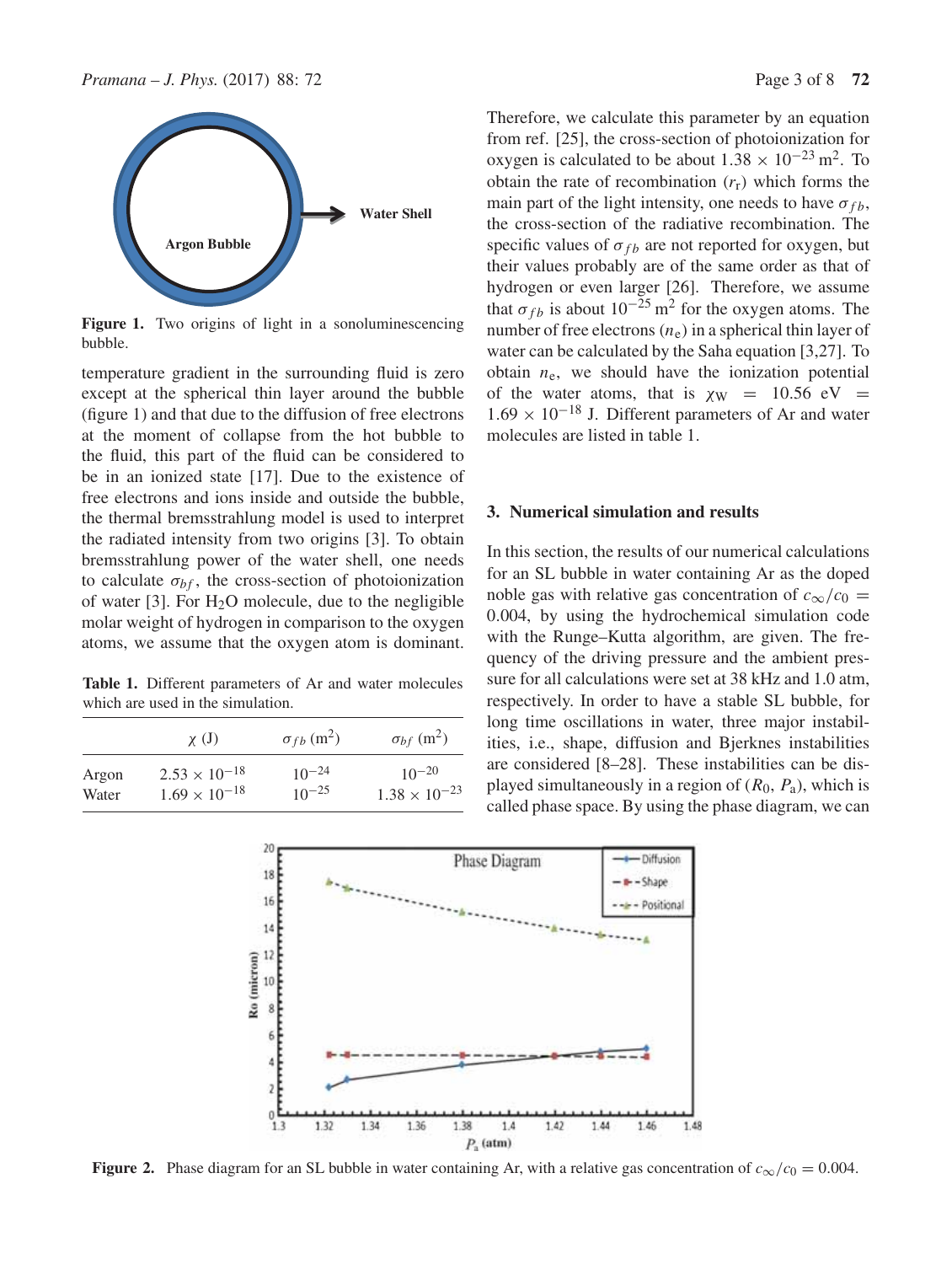| $P_{\rm a}$ (atm) |      |       | $R_0 \ (\mu \text{m})$ $T_{\text{gmax}} (K)$ $P_{\text{gmax}} (\text{atm})$ $R_{\text{min}} / R_0$ $R_{\text{max}} / R_0$ $R_{\text{max}} / R_{\text{min}}$ |       |       |       |
|-------------------|------|-------|-------------------------------------------------------------------------------------------------------------------------------------------------------------|-------|-------|-------|
| 1.33              | 2.67 | 24491 | 60347                                                                                                                                                       | 0.155 | 9.461 | 61.04 |
| 1.38              | 3.80 | 28903 | 71603                                                                                                                                                       | 0.152 | 9.012 | 59.29 |
| 1.42              | 4.45 | 31205 | 76719                                                                                                                                                       | 0.151 | 8.85  | 58.61 |

**Table 2.** The bubble parameters presented at the time of collapse.

theoretically obtain the permissible range of ambient radius and acoustic pressure amplitude for stable SBSL. The resulting equilibrium curves for an Ar bubble in water at room temperature are shown in figure 2. In this diagram, the lines connecting points help to guide the eye. As shown in figure 2, due to the low viscosity of water, the phase parameters of the bubble oscillations are determined by the diffusion and shape instability curves. In addition, the ultimate driving pressure for a stable SL is restricted by the shape instability curve. Accordingly, in the area under and along the diffusion curve with ultimate pressure 1.42 atm, the bubble has three major stabilities. Furthermore, the maximum SL emission is obtained at the point where the diffusion curve crosses the shape instability curve because pressure and the initial radius are maximum. It should be noted that, according to the phase diagram, the SL bubble with initial conditions  $(R_0, P_a)$  on the diffusion instability curve with positive slope is diffusively stable.

According to the phase diagram, to ensure the stability of the bubble by changing the pressure amplitude, we had to change the initial radius of the bubble  $(R_0)$ as shown in table 2.



**Figure 3.** Time evolution of the (**a**) normalized bubble radius, (**b**) minimum radius and (**c**) after bounces in three different acoustic pressure amplitudes, at ambient temperature  $T_0 = 293.15$  K. The total time of one acoustical cycle is T.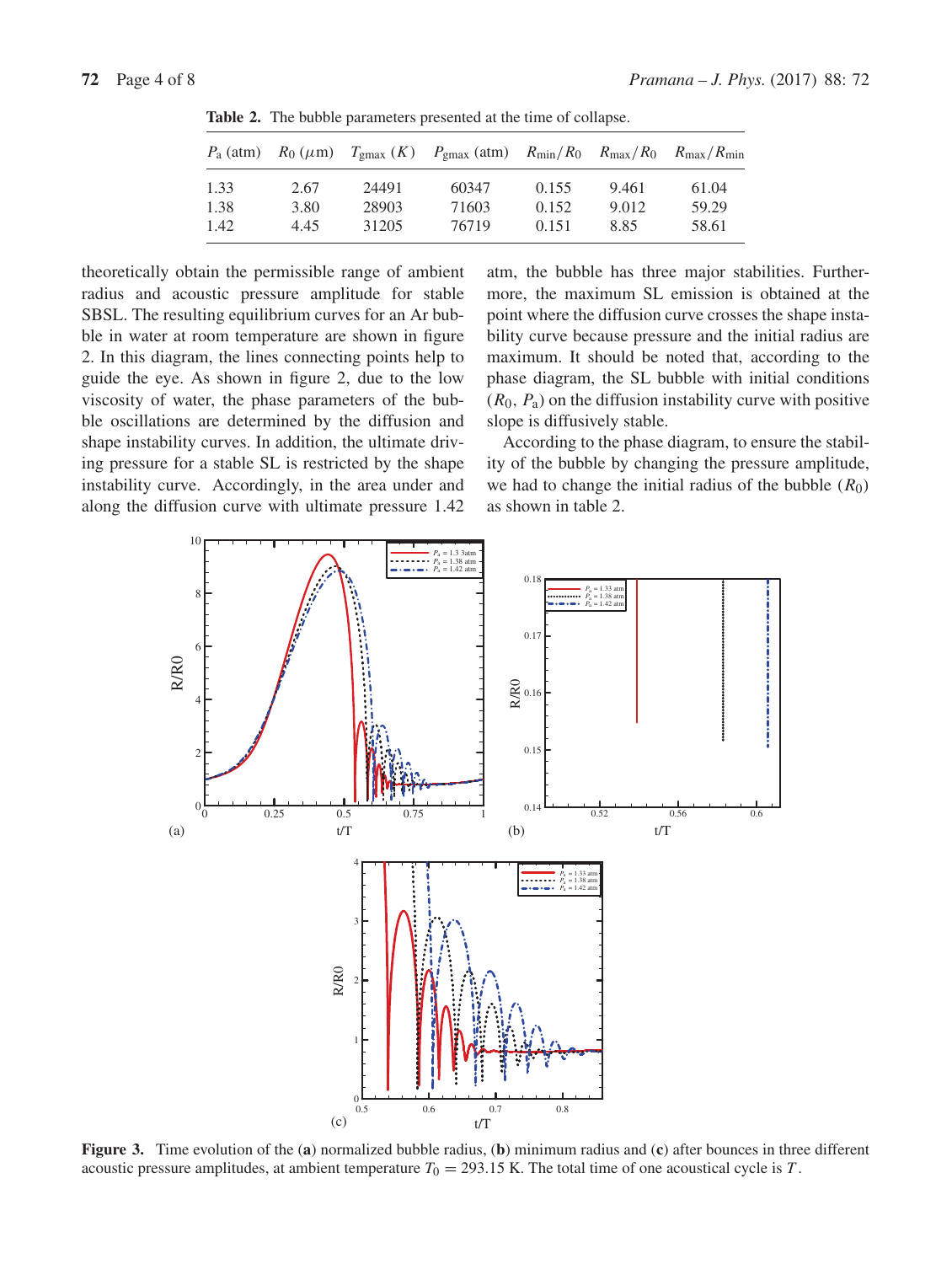

**Figure 4.** Bubble characteristics as a function of time in three different acoustic pressure amplitudes: (**a**) interior temperature of the bubble, (**b**) gas pressure inside the bubble, (**c**) the number of Ar and H2O particles and (**d**) the total number of particles inside the bubble.

The time evolution of the radius of an oscillating bubble in one cycle under different acoustic pressures, is shown in figure 3. The axis of the bubble radius is normalized to  $R_0$ , that is the initial radius of the bubble. It is seen that, the strength of collapse varies for various acoustic pressures and this is observed in the difference between the expansion ratio,  $ER = R_{\text{max}}/R_0$ , and the amplitude of mutations that occur after the moment of collapse in different acoustic pressures. Furthermore, figure 3 shows that, increase in the amplitude of the acoustic pressure increases the collapse time and decreases the minimum and maximum radii of the bubble.

Figure 4 shows the bubble characteristics as a function of time, by using the hydrochemical model for



**Figure 5.** Time variation of the degree of ionization for (**a**) Ar molecules inside the bubble and (**b**) water molecules inside the water shell, in three different acoustic pressure amplitudes.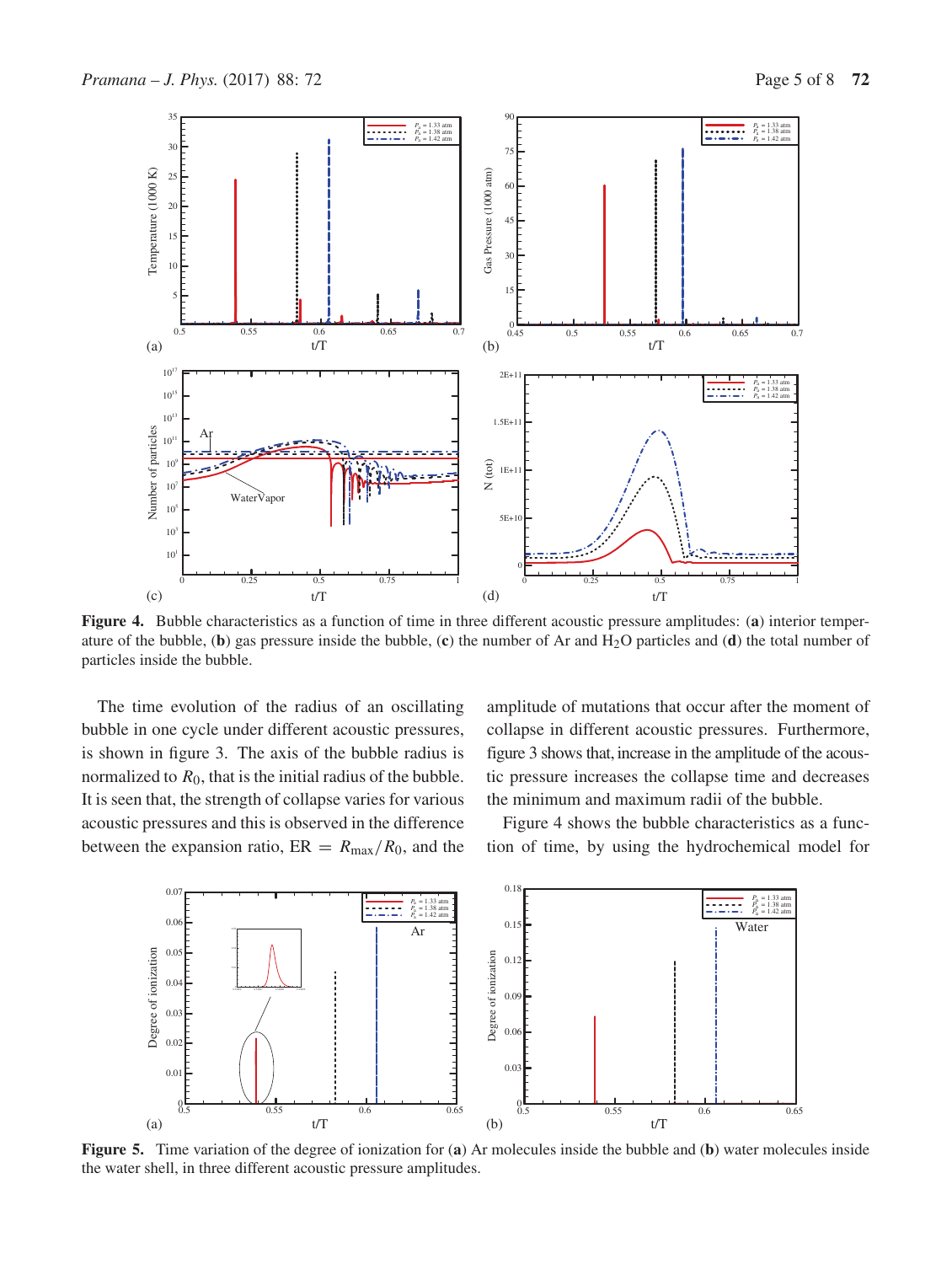

**Figure 6.** The SL power from (a) bubble and (b) water shell for three different acoustic pressure amplitudes at  $T_0 = 293.15$  K.

evolution of the gas inside the bubble. It can be seen from figures 4a and 4b that the increment in pressure amplitude results in a time delay in the timedependent variation of the temperature and pressure of the gas inside the bubble. Furthermore, because of the larger value of Ar and ambient radius, temperature and pressure peaks increase as the amplitude of pressure increase.

It is also noticed that, mutations that occur after the moment of collapse are more distinguished when the acoustic pressure increases. In figures 4c and 4d the number of water vapour molecules, Ar molecules



**Figure 7.** Comparison of SL power, from bubble (left axis) and water shell (right axis) for three acoustic pressure amplitudes: (**a**) 1.33 atm, (**b**) 1.38 atm and (**c**) 1.42 atm.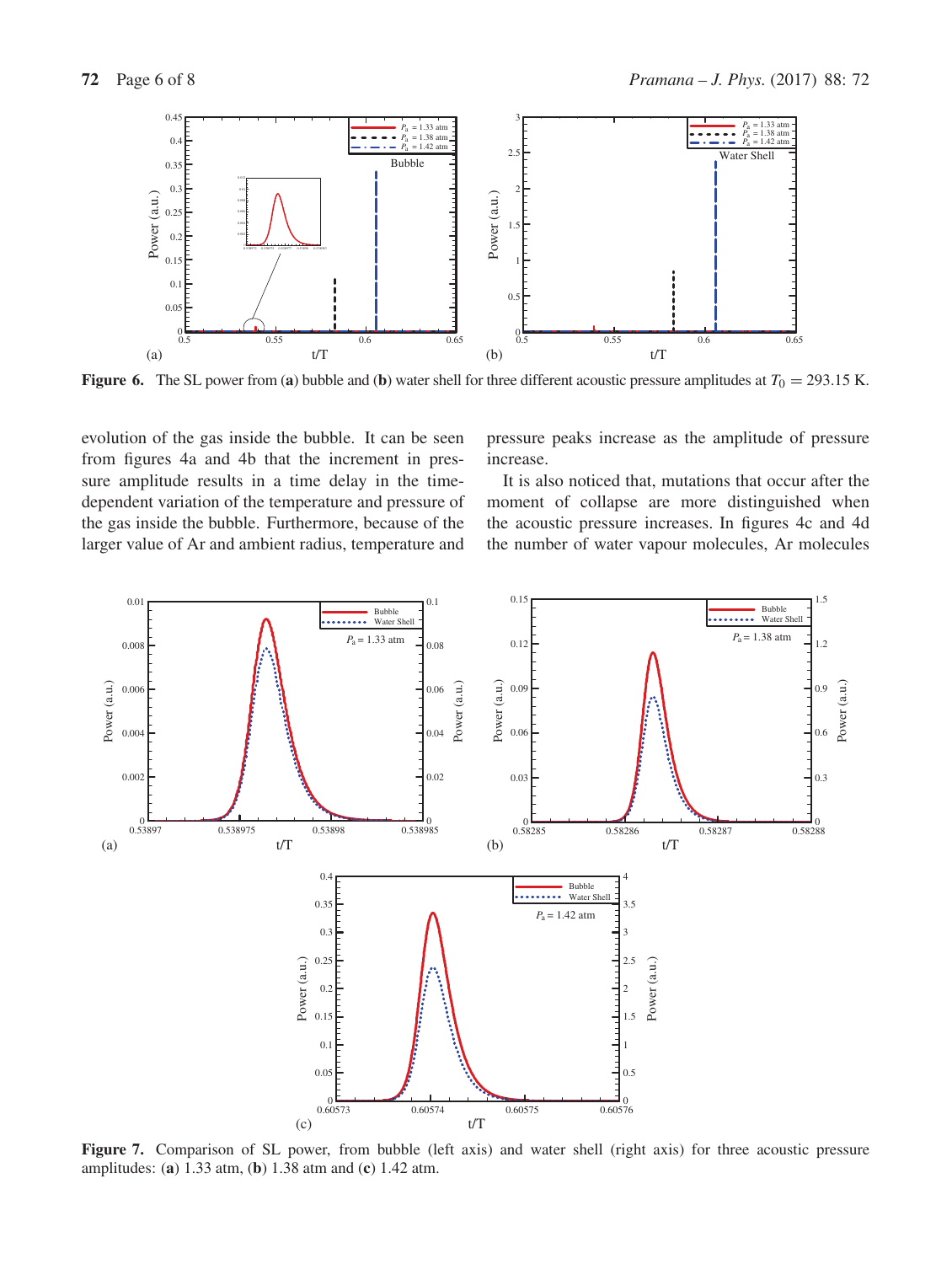and the total number of particles inside the SBSL for different acoustic pressure amplitudes are indicated. It can be seen that, Ar and water vapour molecules and consequently the total number of particles decrease as the acoustic pressure amplitude is reduced. In addition, we know that the number of endothermic reactions inside the bubble at the moment of collapse is determined by the amount of water vapour molecules. The calculation shows that there is a reduction in the number of water vapour molecules at the moment of collapse with a decrease in the acoustic pressure amplitude (figure 4c). Details of our calculations and values of the bubble characteristics are shown in table 2.

In the following, for an Ar bubble and water shell, we investigate how the degree of ionization varies with time (figure 5). To calculate the degree of ionization at any time, Saha equation is used [27]. At the time of collapse, due to high temperature and pressure, the Ar and water vapour molecules inside the bubble and water molecules outside the bubble in the spherical water shell will be ionized. As shown in figure 4c, the number of Ar molecules at the time of collapse is much more than the number of water vapour molecules inside the bubble, and so we consider only the degree of ionization of Ar molecules. The ionization energy of the Ar molecules is much larger than that of the water molecules (see table 1) and so the degree of ionization in the water shell must be larger.

In this section, the power of the emitted light in one cycle by three major mechanisms, i.e., radiative recombination, electron–atom bremsstrahlung and electron– ion bremsstrahlung, is calculated. Figure 6 shows SL power from the gas inside the bubble and the spherical water shell, for different acoustic pressure amplitudes. It is noticed that, by increasing the acoustic pressure amplitude, the power increases for both the gas inside the bubble and the spherical water shell. In addition, the SL power from the water shell is remarkably greater than the SL power from the gas inside the bubble at the moment of collapse. It can be seen that, the pressure increment results in a time delay in the time of collapse. This is verified in an earlier experimental work [16].

In figure 7, the SL power from the gas inside the bubble and the spherical water shell, in different acoustic pressures, is compared. The left and right vertical axes are related to the gas bubble and the water shell power, respectively. As shown in figure 7, and in contrast to the earlier reports of SBSL, the SL power from the spherical water shell in three acoustic pressure amplitudes is about one order of magnitude more than the power from the gas inside the bubble and consequently it is the dominant radiation in the SL phenomenon.



**Figure 8.** The results of simulation for SL power from bubble and water shell in three acoustic pressure amplitudes.

This can be due to the existence of more free electrons, because of smaller ionization potential of water. According to the Saha equation, the smaller ionization potential of water compared to Ar atoms leads to a greater degree of ionization of water (see figure 5). Therefore, the greater SL power from the water shell is justified. In addition, as shown in figure 7, it is clear that the increment in pressure amplitude results in a time delay in the SL power from two sources of light.

Following the strong dependence of the SL power on the acoustic pressure amplitude, the simulation results for SL power in three acoustic pressure amplitudes for gas bubble and water shell is shown in figure 8. It is very interesting to see that, the SL power is strongly pressure-dependent where the values at lower pressure are about three orders of magnitude lesser than the intensity at the higher pressures. In this diagram the lines only indicate the path.

# **4. Conclusion**

In the present work, a new source of light to describe the emission from a SBSL at the moment of collapse is introduced. In addition, the Ar bubble parameters and its evolution in water, for three acoustic pressure amplitudes, are calculated. By assuming electron diffusion during the bubble collapse, we suppose that both the spherical thin layer of the surrounded fluid and the gas inside the bubble radiate light pulses. By using the bremsstrahlung model, it is proved that the SL power from the spherical water shell is about one order of magnitude stronger than the one from the Ar gas inside the bubble and it is closer to the previous